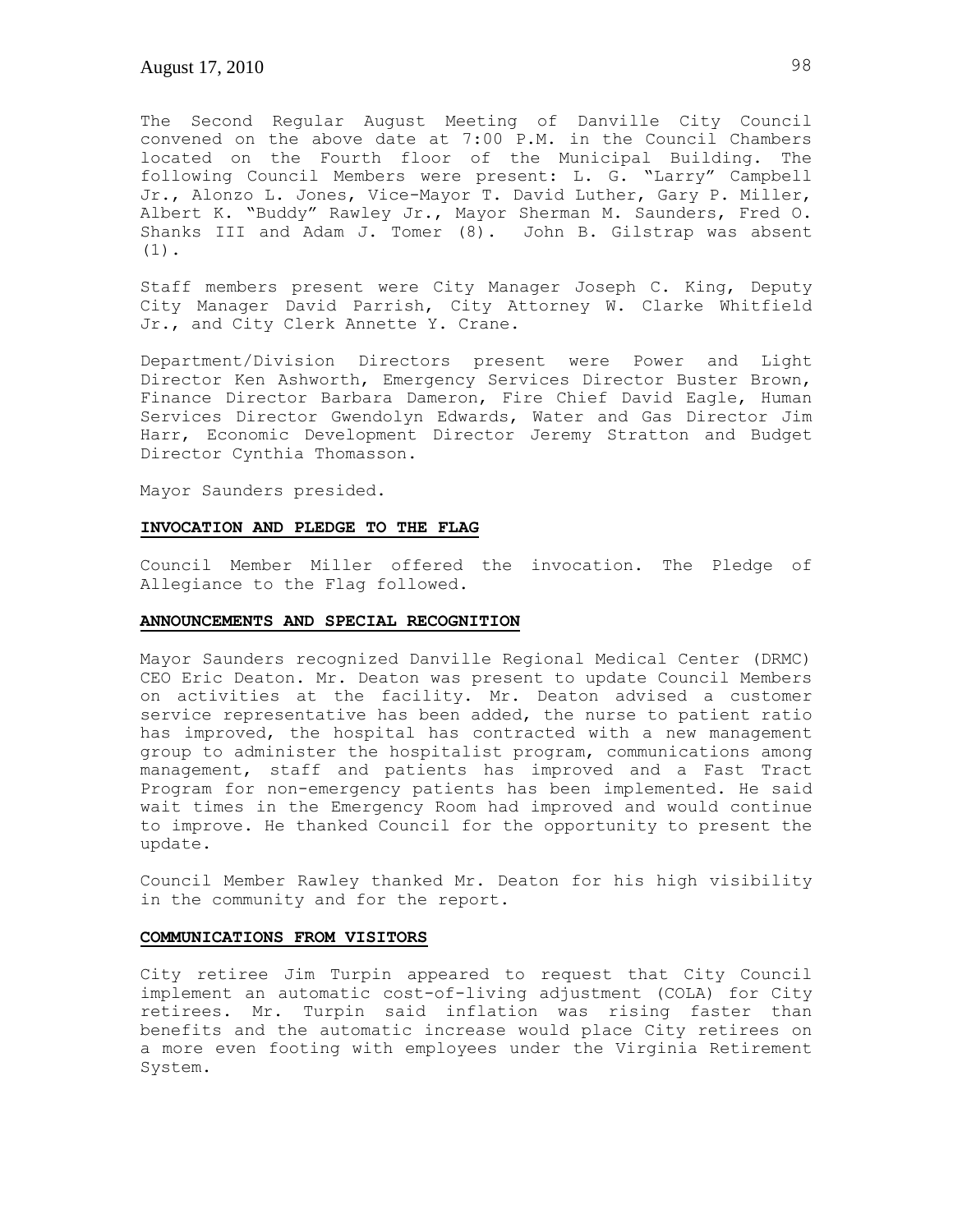Mr. Turpin recognized and acknowledged the presence of approximately 50 City retirees, who were present in support of the proposal.

Mr. Turpin said City retirees had lost approximately \$8,000 in purchasing power over the last ten years due to increases in healthcare cost, prescription drugs, groceries, utilities and other items necessary for activities of daily living. He offered the following proposals for Council consideration:

- 1. The COLA allows retirement benefits to keep pace with inflation and is based on the Consumer Price Index – Urban (CPI-U). During a year when there was no inflation or deflation, the COLA would be at 0%.
- 2. A retiree would be eligible for a COLA on July 1 of the second calendar year after retirement and the payment reflected on August 1.
- 3. A retiree would receive the full amount of the first 3% increase in the CPI-U and half of any such increase from 3% to 7%. The maximum COLA would be 5%.
- 4. Give a 3% COLA this year, which would help narrow the gap caused by lost purchasing power.

Mayor Saunders thanked the group for taking valuable time to be present for the meeting. He said Council would seriously consider those.

It was decided the matter would be discussed further during the September 7 Work Session. City Manager King was asked to investigate how other localities were dealing with the issue and report back to Council with his findings. Mr. King agreed to do so.

Cabell Street resident Herbert Snipes informed Council the City has property that rightfully belonged to him. Mr. Snipes implied he had been frustrated in his efforts to get anyone to help him with the problem. Mr. King was asked to investigate Mr. Snipes' concerns and get back to him with his findings.

# **MINUTES**

Upon Motion by Council Member Shanks and second by Council Member Miller, Minutes of the August 3, 2010 Regular Council Meeting were approved as corrected. Draft copies had been distributed to Council Members prior to the Meeting.

#### **APPOINTMENTS**

### **COMMISSION OF ARCHITECTURAL REVIEW**

Vice-Mayor Luther moved adoption of a Resolution entitled: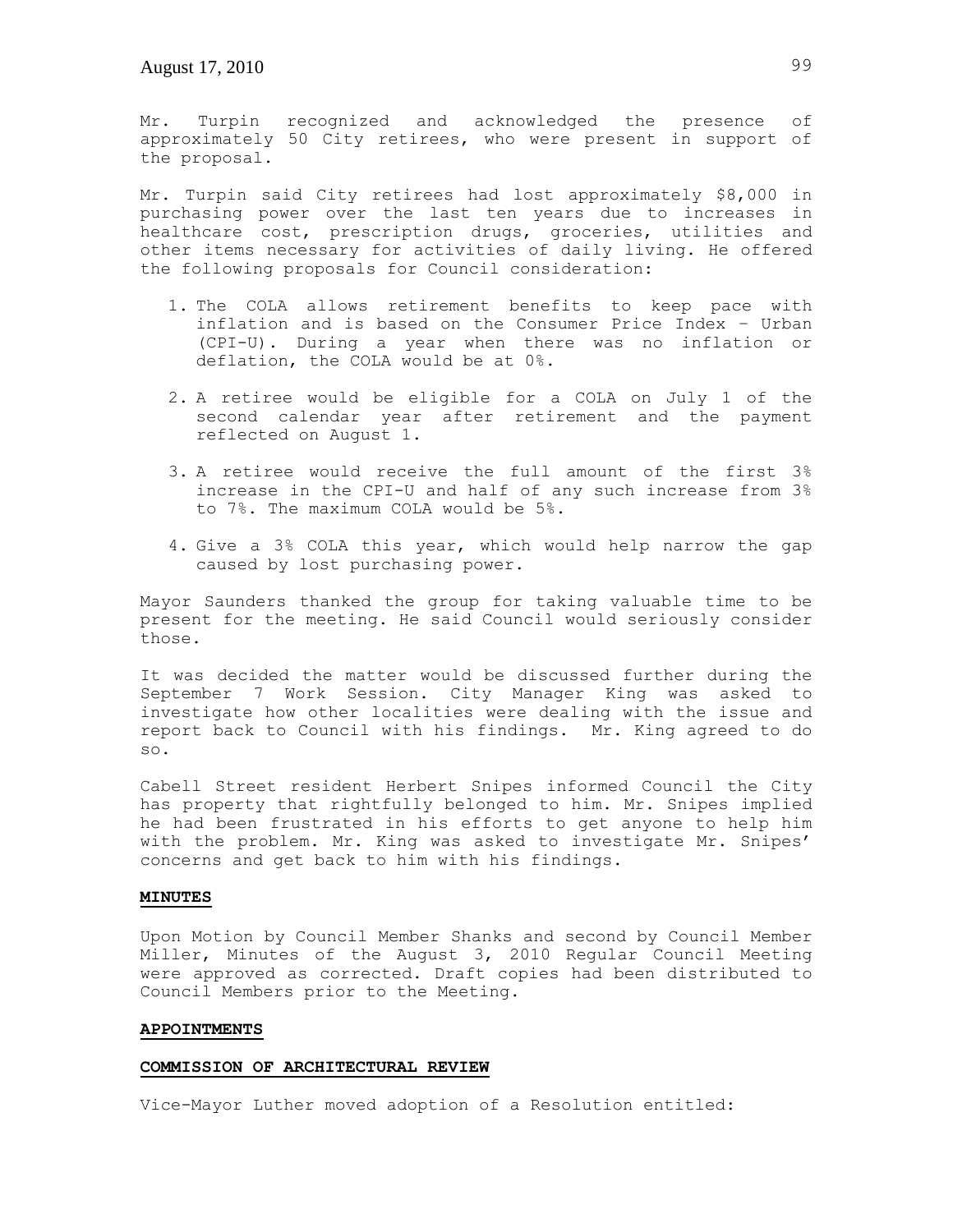# RESOLUTION NO. 2010-08.01

A RESOLUTION APPOINTING SETH LAND AS A MEMBER OF THE COMMISSION OF ARCHITECTURAL REVIEW.

The Motion was seconded by Council Member Campbell and carried by the following vote:

VOTE: 8-0 AYE: Campbell, Jones, Luther, Miller, Rawley, Saunders, Shanks, and Tomer (8) NAY: None (0) ABSENT: Gilstrap (1).

#### **COMMUNITY IMPROVEMENT COUNCIL**

Vice-Mayor Luther moved adoption of a Resolution entitled:

RESOLUTION NO. 2010-08.02

A RESOLUTION APPOINTING FAYE S. BRANDON AS A MEMBER OF THE COMMUNITY IMPROVEMENT COUNCIL.

The Motion was seconded by Council Member Campbell and carried by the following vote:

VOTE: 8-0 AYE: Campbell, Jones, Luther, Miller, Rawley, Saunders, Shanks, and Tomer (8) NAY: None (0) ABSENT: Gilstrap (1).

### **DANVILLE UTILITY COMMISSION**

Vice-Mayor Luther moved adoption of a Resolution entitled:

RESOLUTION NO. 2010-08.03

A RESOLUTION APPOINTING FRED O. SHANKS III AS THE COUNCIL MEMBER REPRESENTATIVE OF THE DANVILLE UTILITY COMMISSION TO FILL THE UNEXPXIRED TERM OF ADAM J. TOMER ENDING JUNE 30, 2012.

The Motion was seconded by Council Member Campbell and carried by the following vote:

| VOTE:   | $8 - 0$                                                                     |
|---------|-----------------------------------------------------------------------------|
| AYE:    | Campbell, Jones, Luther, Miller, Rawley,<br>Saunders, Shanks, and Tomer (8) |
| NAY:    | None (0)                                                                    |
| ABSENT: | Gilstrap (1).                                                               |

### **BUDGET AMENDMENT – FY 2011 – RECREATION ENRICHMENT GRANT FUNDS**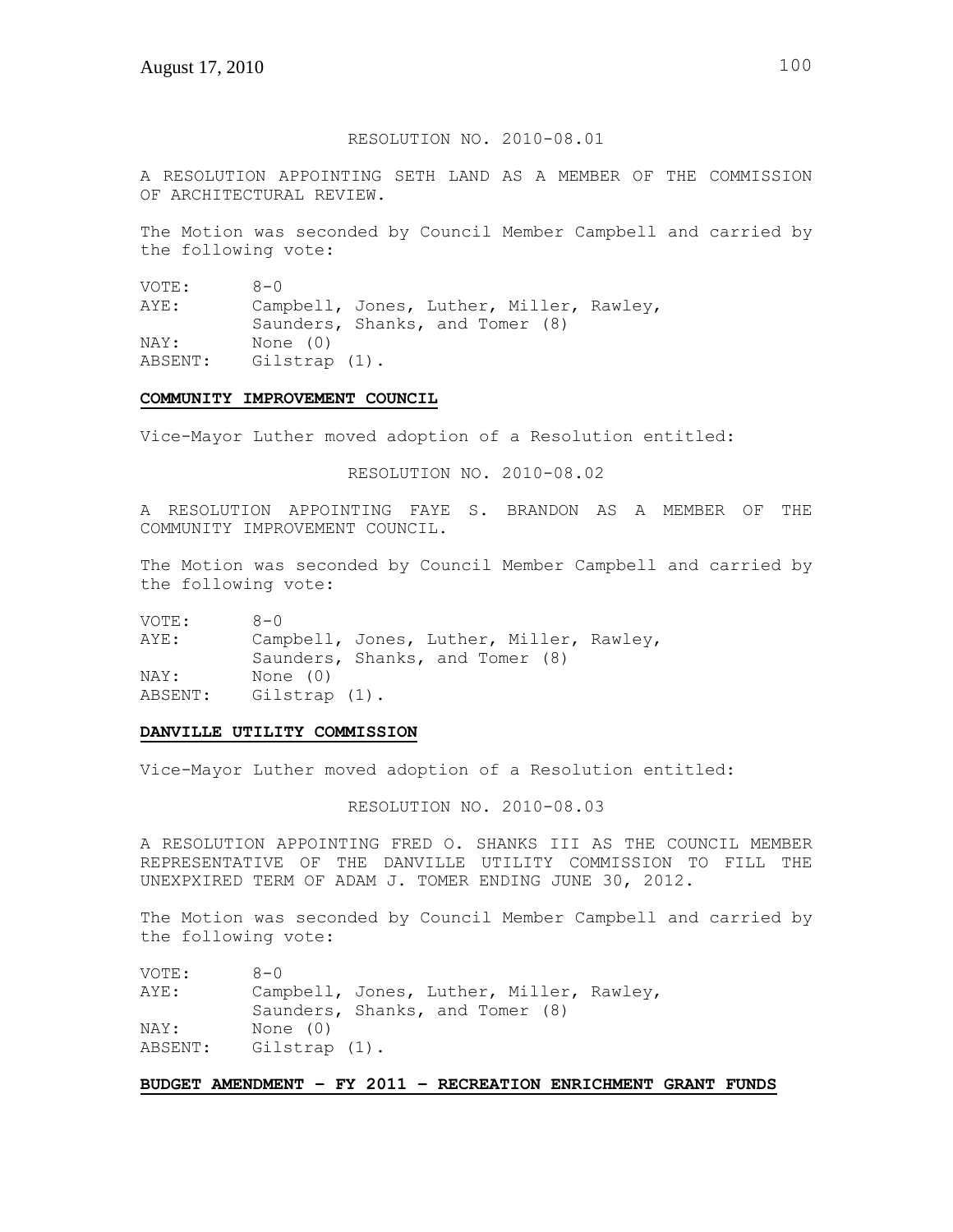Upon Motion by Council Member Tomer and second by Council Member Rawley, an Ordinance entitled:

### ORDINANCE NO. 2010-08.04

AN ORDINANCE AMENDING THE FISCAL YEAR 2011 BUDGET APPROPRIATION ORDINANCE TO PROVIDE FOR FUNDS IN THE AMOUNT OF \$52,811 FOR A RECREATION ENRICHMENT PROGRAM AND EXPANDED SUMMER PROGRAM AND THE LOCAL IN-KIND SHARE OF \$48,559 FOR A TOTAL APPROPRIATION OF \$101,370 AND APPROPRIATION OF SAME

was presented by its First Reading, as required by City Charter, to lie over before final adoption.

# **BUDGET AMENDMENT – FY 2011 – DEPT. OF EMERGENCY MANAGEMENT GRANT**

Upon Motion by Council Member Shanks and second by Council Member Tomer, an Ordinance entitled:

# ORDINANCE NO. 2010-08.05

AN ORDINANCE AMENDING THE FISCAL YEAR 2011 BUDGET APPROPRIATION ORDINANCE TO PROVIDE FOR A GRANT FROM VIRGINIA DPEARTMENT OF EMERGENCY MANAGEMENT IN AN AMOUNT OF \$50,000 FOR UPGRADES TO THE DANVILLE REGIONAL HAZARDOUS MATERIALS RESPONSE TEAM AND APPROPRIATING SAME

was presented by its First Reading, as required by City Charter, to lie over before final adoption.

### **ADOPT \$25 RECORDATION FEE – LIST OF HEIRS OR AFFIDAVIT**

Upon Motion by Council Member Campbell and second by Vice-Mayor Luther, an Ordinance entitled:

## ORDINANCE NO. 2010-08.06

AN ORDINANCE TO ADOPT A CITY FEE OF \$25 ON THE RECORDATION OF A LIST OF HEIRS OR AFFIDAVIT

was presented by its First Reading to lie over before final adoption.

#### **PERFORMANCE CONTRACT – DANVILLE-PITTSYLVANIA COMMUNITY SERVICES**

Council Member Rawley moved adoption of a Resolution entitled:

RESOLUTION NO. 2010-08.04

A RESOLUTION APPROVING THE FISCAL YEAR 2011 PERFORMANCE CONTRACT FOR DANVILLE-PITTSYLVANIA COMMUNITY SERVICES.

The Motion was seconded by Council Member Jones and carried by the following vote: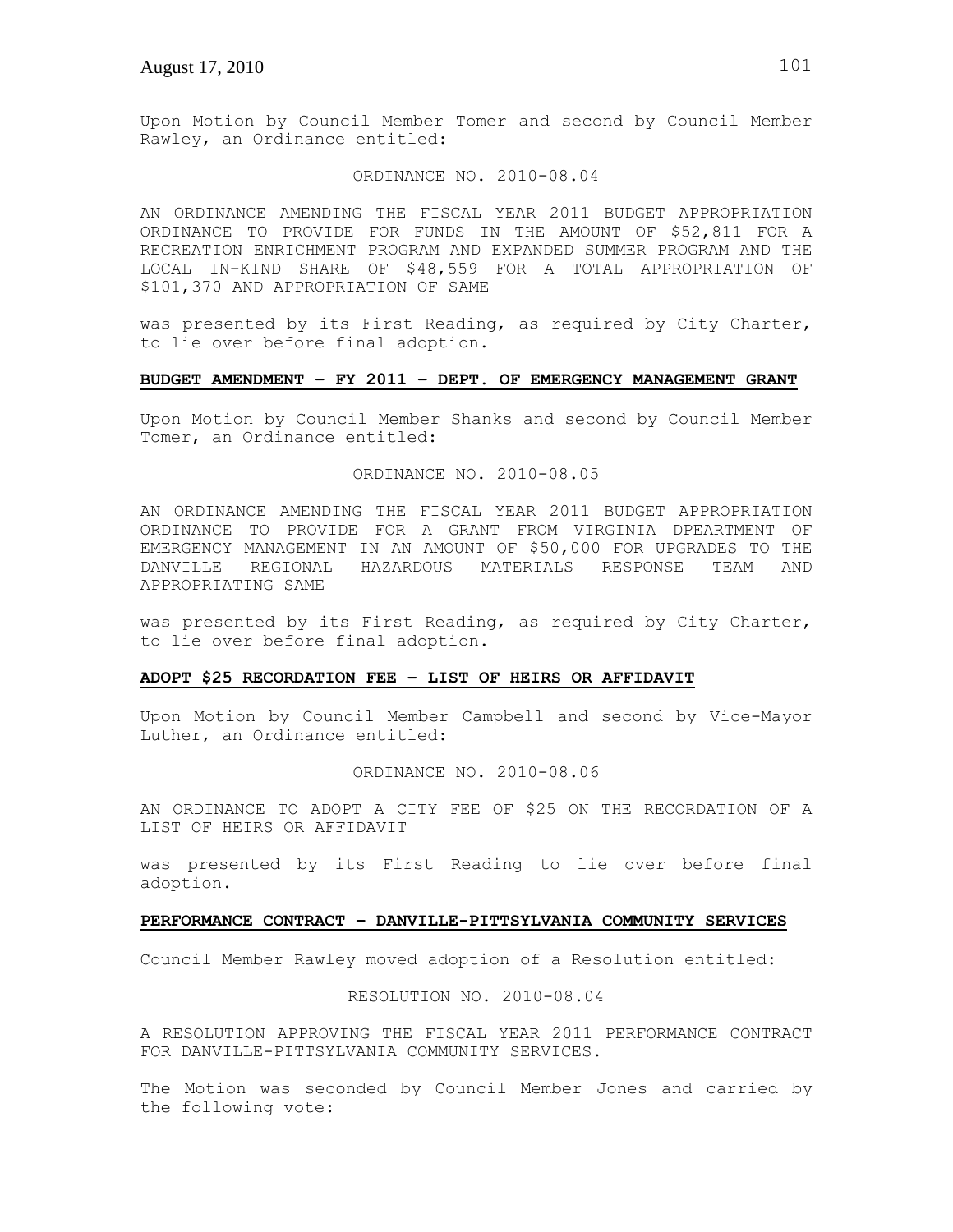VOTE: 8-0 AYE: Campbell, Jones, Luther, Miller, Rawley, Saunders, Shanks, and Tomer (8) NAY: None (0) ABSENT: Gilstrap (1).

#### **APPROVE UPDATE EMERGENCY OPERATIONS PLAN FOR DANVILLE**

Vice-Mayor Luther moved adoption of a Resolution entitled:

RESOLUTION NO. 2010-08.05

A RESOLUTION APPROVING AN UPDATED EMERGENCY OPERATIONS PLAN FOR THE CITY OF DANVILLE AS REQUIRED FOR FEDERAL AND STATE FUNDING WHICH IS ESSENTIAL FOR EMERGENCY OPERATIONS DURING AN EMERGENCY OR DISASTER IN THE CITY OF DANVILLE.

The Motion was seconded by Council Member Shanks and carried by the following vote:

VOTE: 8-0 AYE: Campbell, Jones, Luther, Miller, Rawley, Saunders, Shanks, and Tomer (8) NAY: None (0) ABSENT: Gilstrap (1).

#### **COMMUNICATIONS**

City Manager Joe King introduced the City's new Deputy City Manager, David Parrish. Mr. Parrish began work on Monday, August 16.

There were no communications from the City Attorney and City Clerk.

### **ROLL CALL**

Council Members congratulated and welcomed Mr. Parrish to the City's employee.

Mr. Jones advised the ribbon-cutting for the new Averett University bookstore would take place Friday, August 20, at 3:00 p.m. He encouraged everyone to attend.

Mr. Rawley announced he would begin employment with Averett University in mid-October as its Vice-President for Institutional Advancement. Mr. Rawley said it was with mixed feelings that he leaves Danville Community College (DCC) as its Director of Development. He said he had enjoyed his four and one-half years with DCC and especially enjoyed the working relationship with DCC President Carlyle Ramsey.